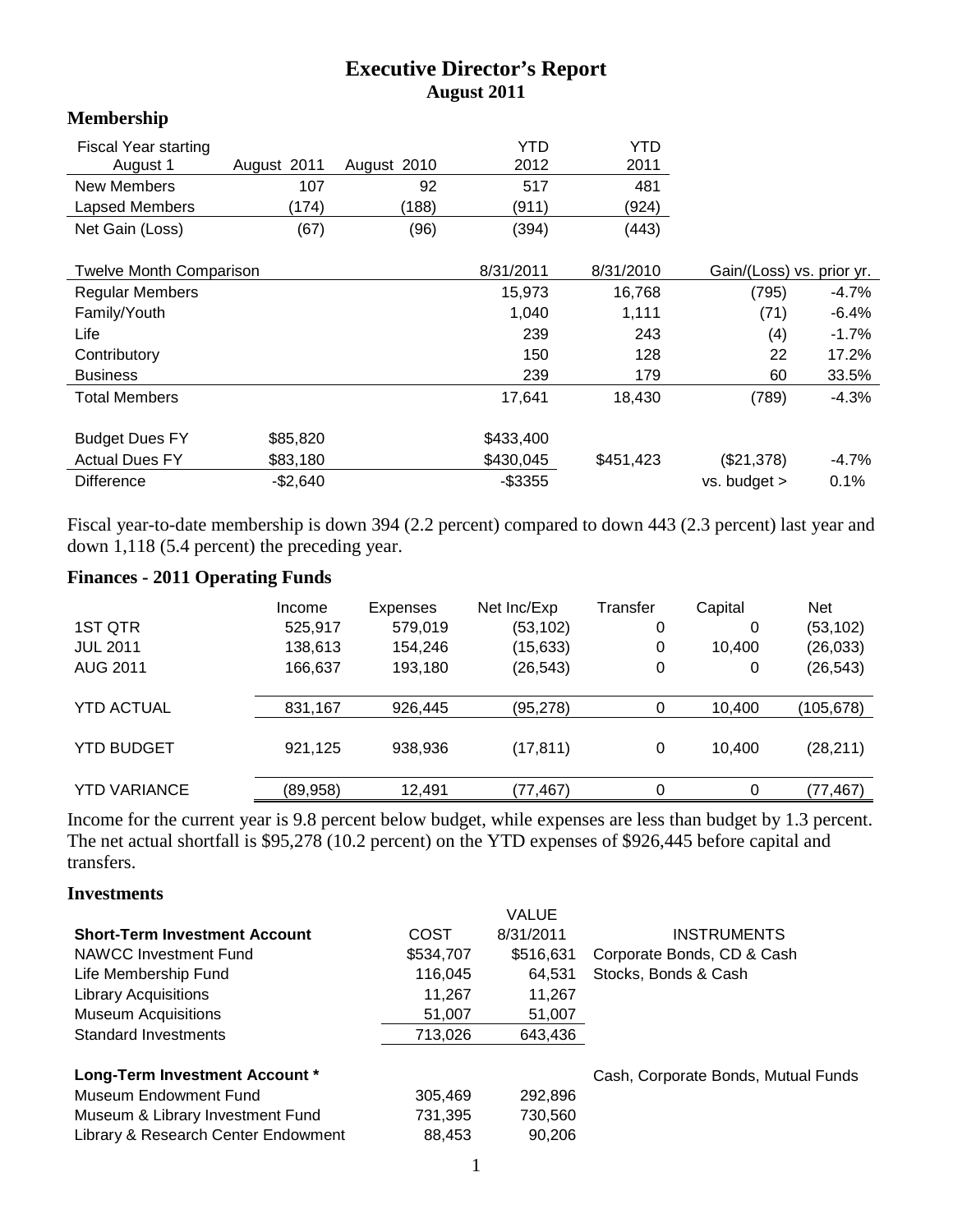| <b>School Endowment</b>         | 173,395   | 170,783   |
|---------------------------------|-----------|-----------|
| <b>Pritchard Fund</b>           | 44.120    | 41,384    |
| Midwest Scholarship Fund        | 30,564    | 30,511    |
| Sub-total Long-Term Investments | 1,373,396 | 1,356,340 |
|                                 |           |           |
| <b>Total Investments</b>        | 2,086,422 | 1,999,776 |
|                                 |           |           |

\*Consolidated Long-Term funds balance-Individual named account balances calculated

The current values on investments reflect paper gains and losses due to market fluctuations. Since most of our fixed income investments are held to maturity, actual gains and losses will only occur at maturity or when an investment is sold.

#### **Development**

Regular donations total \$55,597 YTD versus \$74,453 for the previous year. Pledge payments YTD are \$10,500. In-kind donations total \$264 versus \$285 last year. In-kind donations do not include items donated for which the value is not determined. One charitable gift annuity of \$10,000 was contracted in August.

Recent chapter contributions: \$2,000 from San Diego Chapter 59 toward the classrooms project.

The materials for the 2012 Annual Fund Campaign were prepared for the mailings and October *Mart & Highlights*.

### **Information Services – Kevin Osborne, IS Director**

The new drives are installed on the Web server and will be available for data soon.

Eight new Business Members were added to the business directory.

All the Museum, Archive, and Library cameras are now color cameras. We also ran two cables inside the Museum to the corner behind the Engle Clock. We will carry them through the wall and outside where we will install two outside cameras to cover the parking lots. Our new DVR system has the capability to allow us to access the cameras remotely on remote devices such as the iPhone and the iPad. We have configured it so that now we can remotely check and see whatever the cameras see.

We have been in contact with George Kabacinski, and he has once again participated in the Gifts-in-Kind program on the NAWCC's behalf. With his donation we will be replacing our two Gift Shop Point of Sale computers with new touch screen computers and updating our two Library patron computers as well.

We will also be receiving additional flat-screen monitors to replace some of the older remaining CRT monitors we have. Finally, we will be able to replace a number of 10-plus-year-old LaserJet printers with new models that print faster and use less power. We will also upgrade the donated Laser printer in Publications to a new efficient and faster printer. Thank you, George, once again!

With the addition of new computers in mind we have begun to think through upgrading the remaining old computers with newer computers. We will do this in conjunction with upgrading all of our newer PCs with Windows 7 and Office 2010.

No new equipment will need to be purchased because we will start with one of the new computers we received from George in the last donation. That computer will replace one running XP, which will then be upgraded to Windows 7 and Office 2010 and used to replace another PC, which then will be upgraded to Windows 7 and Office 2010, and so on. When it is finished, we will have 10 PCs upgraded from XP to Windows 7 and 13 PCs upgraded to Office 2010. Combined with the existing Windows 7/Office 2010 PCs, all of our staff will be current with standard Microsoft computer software. To carry out the update, we will need to purchase 8 additional copies of Windows 7 and 12 additional copies of Office 2010. These can be purchased from Tech Soup at \$12 each for the Windows 7 and \$24 each for the Office 2010.

## **School of Horology – Jim Michaels, School Director**

Classes continued through the month of August. The watch program held W-300 Horological Lathes. The clock program continued with C-300 Basic Clock Repairs, followed by C-400 Intro to Clock Escapement.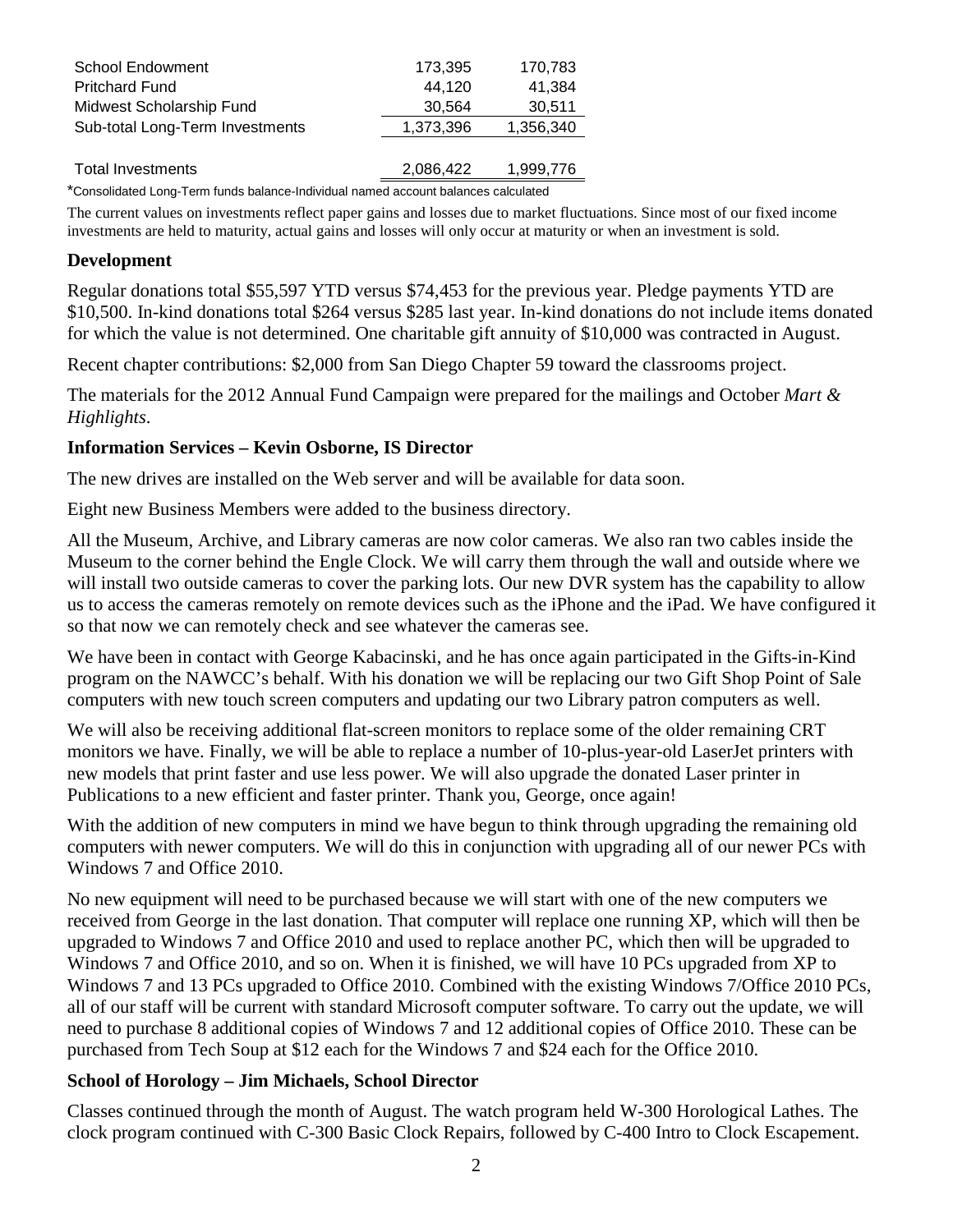The Pennsylvania Department of Education held a compliance visit the morning of August 5. During the visit student records were reviewed for accuracy, and the School catalog was reviewed along with the instructor's files. The School was found to be in compliance with the rules and regulations of the PA Department of Education and was only required to correct one form for Al Dodson's file and update the Combined Program tuition on the State site.

The Accrediting Commission of Career Schools and Colleges (ACCSC) held an unannounced school evaluation visit on August 9. The Commission reviewed student records, school catalog, and graduation retention records. The School is not compliant with updating and recording graduate retention and employment rates. The School's dropout rate exceeded standards, compared to the graduation rate for 2010- 2011 for the number of students the School had. The School will receive the final evaluation findings from the visit in 4-6 weeks.

A Program Advisory Committee meeting was held August 23. These meetings are mandatory for accreditation and must be held at least twice per year. The committee discussed each program curriculum along with an in-depth discussion on advertising for the School and what the committee could do to help.

The SOH service center has had a steady stream of watch and clock repair work. The service center continues to both repair and sell timepieces for customers. Customers often have the timepieces repaired prior to sale for which the service center receives a sales commission. Gross repair income for August was \$8,654, compared to \$1,691 last year. The YTD total is \$36,690, compared to \$9,714 the previous year.

## **Museum/Library – Noel Poirier, Museum Director**

The Museum's admission revenue for August was \$8,450. Visitation for August was 1,864 visitors, including 49 NAWCC members (2.6 percent). NAWCC Store sales for August were \$6,977. August 2011's visitation is the highest August visitation since 2002. "Family" visitors and visitors who purchased the Turkey Hill Experience / NWCM Joint Ticket amounted to nearly 28 percent of August's visitors. The opening of the Turkey Hill Experience has no doubt aided in the increase in Museum visitors (specifically family visitors) through the summer. Only time will tell if this increased visitation trend will continue through the fall and winter months. September's visitation is already ahead of last year's.

The AAM's decision about provisional accreditation was received in August, and the Museum's application has been tabled for two principal reasons: an AAM concern over the Museum's dated HVAC control systems and the completion of the Museum's five-year strategic plan. The Museum Director is addressing these items with the AAM Accreditation Commission and expects to submit material to the Commission in early January to ensure our compliance with AAM standards on these matters. Once this is completed, the Accreditation Commission should award provisional accreditation and schedule a site visit for some time in 2012.

The Museum's online searchable collection database recorded 2,309 searches via the database's website. Laurence Bodenmann, a curator with the Musée international d'horlogerie, spent over a month working at the Museum. She worked on a plan for a new method of exhibition of the Museum's extensive Hamilton Watch Company material. The Museum is working with NAWCC member Daniel Weiss on his 2013 NAWCC Calendar using images of American pocket watches in the Museum collection.

The Found Time exhibit of Randall Cleaver's art-clocks was installed the first week of August with a small, artist opening held in the middle of August. Randall will also be attending the annual Wine & Chimes fundraiser in October to provide tours of his exhibit to attendees. The Museum has arranged the loan of a number of objects for the 2012-2013 exhibit season, highlighting timekeeping in sports and the personal timepieces of military men and women. Loans are being made with private individuals, museums, and brands.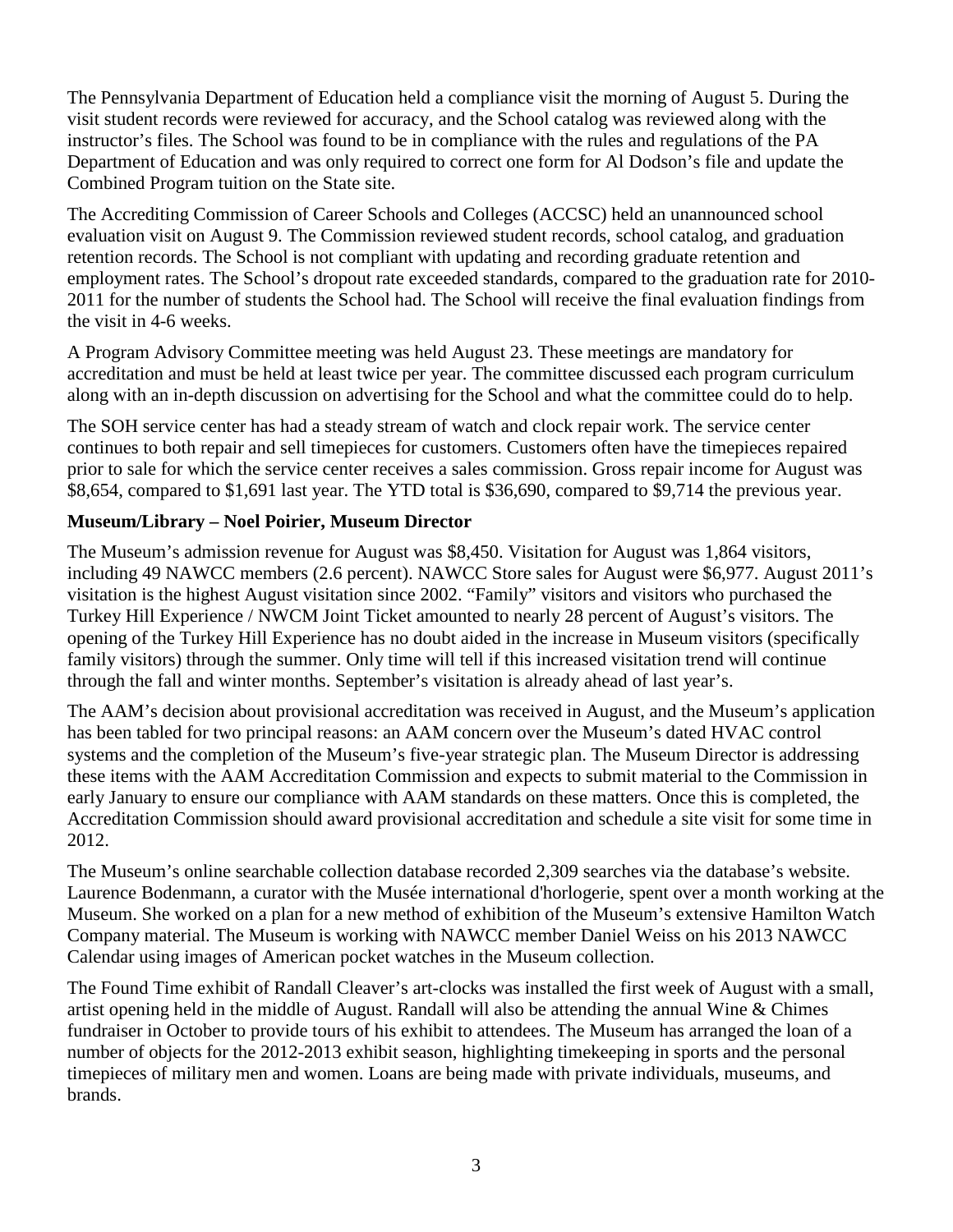The Museum is finalizing its negotiations with Hamilton Watch on how we can assist them in the 120th Anniversary of the brand in 2012. This partnership tentatively will involve Hamilton's sponsorship of exhibits and events at the Museum and promotion of the Museum and its collection at a special exhibit being planned for New York City. Gallet has committed to serving as a sponsor for the 2012 exhibit season, and we expect their donation to arrive this fall. The Museum Director has finalized designs for a brochure promoting NAWCC Membership with Museum visitors that highlights the local benefits of NAWCC Membership and will begin marketing that with visitors over the Labor Day weekend.

The Library had 247 visitors for the month and loaned 212 items; 111 research and reference questions were answered, 126 items were donated, and 26 acquisitions were made.

# **Education/Volunteers – Katie Knaub, Education Director**

We continue to work with the instructor on the valuation courses materials and with National Association of Jewelry Appraisers to whom we will offer a special members-only course in April 2012. We assisted with the installation of the Found Time exhibit. We also held a story time program at the Columbia Library as part of their youth summer programs with 40 children in attendance.

We continue to review material received from the Department of Education, PHEAA, and other sources on the latest regulations for federal student aid for the School of Horology. We assisted in the site visit from the PA Department of Education.

Our three interns finished their various projects for us and returned to college. We continue to receive inquiries about volunteer opportunities and meet with those individuals to discuss volunteering with us.

Total Volunteer Hours for August: 686

We continue to offer the make-and-take sessions on Mondays; more families participated this year than last year. We offered our kids camp workshop related to the clockwork toy workshop with assistance from our education volunteers. We continue to prepare material for the upcoming special events in September.

# **Publications - Diana De Lucca, Editor**

The October *Watch & Clock Bulletin* was sent to the press on Friday, August 26. The October issue includes nine articles, Technical Tidbit No. 11 by Stephen Nelson, a one-page promotion of the October Symposium by Patti Moore, and the State of the Association report. Coordination with authors and peer reviewers continues on articles for future issues.

The October *Mart & Highlights* was delivered to the print vendor on Monday, September 12. The October issue is 72 pages, including 22 pages of Chapter Highlights. Advertising income for the issue is not known at this time; however, ad income was less than August *Mart* income. Nine regular Mart advertisers have chosen to take advantage of the new *Mart & Highlights* website feature, Mart Marketplace.

Tom Spittler's *Clockmakers and Watchmakers in America by Name and by Place* is still in process; additional needed corrections have delayed the completion of this project until the end of September. Richard Watkins' *Watch Collecting* has been put on hold to complete the Spittler book. Image scanning and digitizing text has been completed for Philip Balcomb's *The Clock Book*, and layout will be done in September.

Work on WatchDig website/blog continues to be a major focus of the Department. Staff continues to post content and review all posts. The database is still being developed. Various watch forums have been contacted to promote the site.

Staff continues to update nawcc.org as needed; recent changes were made to the Library section. A new design has been created for the donate page of nawcc.org.

Copyediting and proofing continue on all marketing material: primarily *eHappenings* and press releases. The NAWCC dues notice and Annual Appeal literature were redesigned. A Constant Contact email was designed for the upcoming Symposium. The 2011 Crafts Contest winners were posted online.